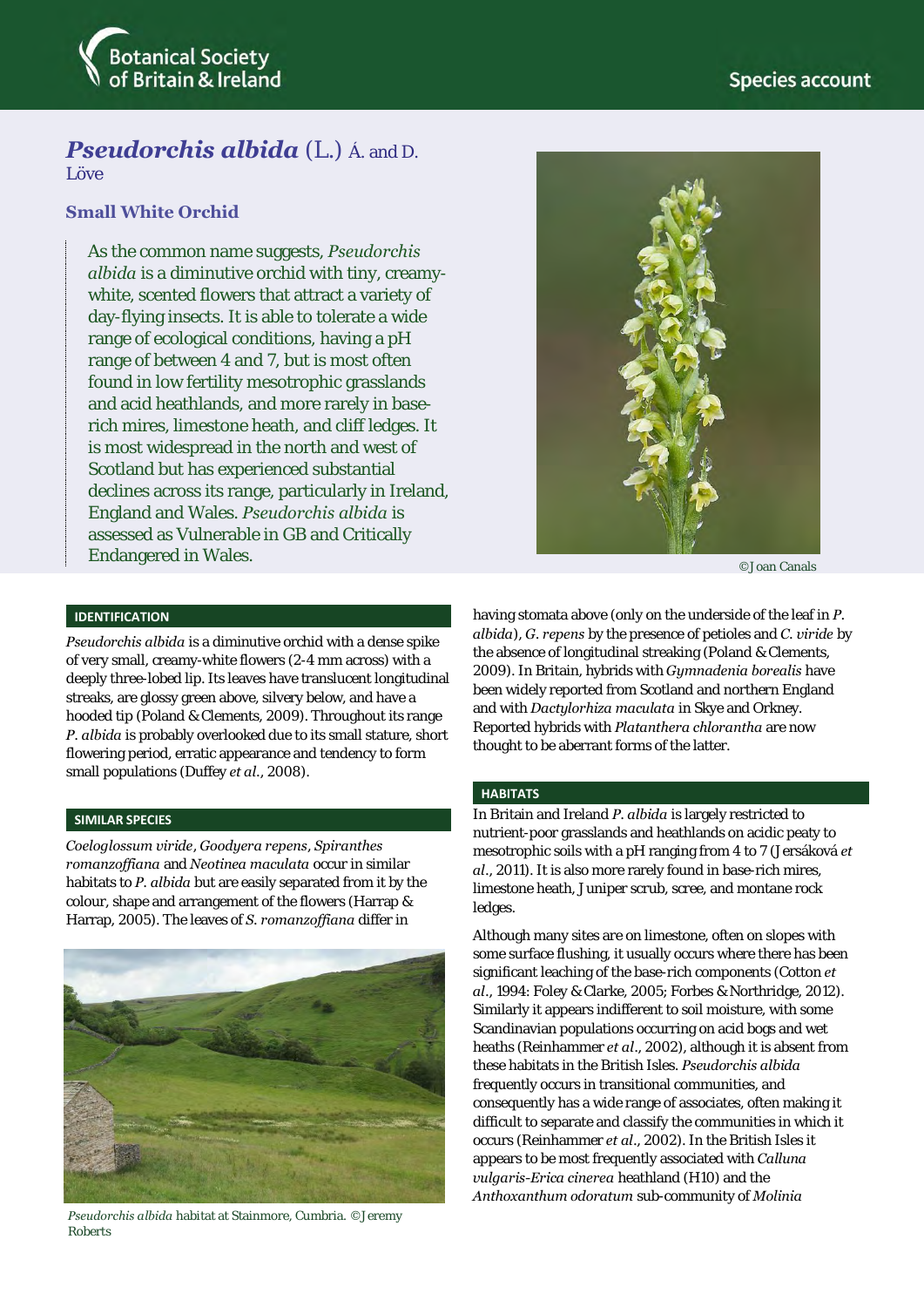*cearulea-Potentilla erecta* mire (M25b).

## **BIOGEOGRAPHY**

*Pseudorchis albida* has a wide boreal-montane distribution in the northern Hemisphere, extending from north-west Siberia, across Scandinavia to Iceland, Greenland and Newfoundland extending southwards to the Pyrenees, Apennines, Balkans and Carpathians. In Britain *P. albida* has a mainly submontane distribution, ranging from close to sea-level on the west coast of Scotland to 600 m on rock ledges in Argyll. It occurs at much higher altitudes in Scandinavia (1100 m, Central Sweden) and Continental Europe (2700 m, Apennines; Jersáková *et al*., 2011).

In the British Isles it is commonest in northern and western Scotland, including the Inner Hebrides and Orkney, but is now absent from much of the Central and Southern Uplands. In England it only survives in Cumbria, Durham, Northumberland and Yorkshire (north-west, mid-west & north-east), having been last recorded in the Midlands and southeast England in 1939 (Derbyshire) and 1943 (East Sussex) respectively (Hall, 1980). In Wales there are now less than 50 individuals in a handful of sites (Dines, 2008). It has undergone a similar decline in Ireland and now only occurs in very small numbers in about half of the counties (c. 16) where it has been recorded in the past (Duffey *et al*., 2008). However, increased recording in Ireland in recent years has revealed new populations, suggesting that it is under-recorded in some areas (e.g. Forbes & Northridge, 2012).



Ireland.

## **ECOLOGY**

*Pseudorchis albida* is a tuberous perennial geophyte with limited capacity to spread vegetatively. The root tuber is replaced entirely each year; this then gives rise to the flowering plant in the following year (Jersáková *et al*., 2011). However, some tubers may remain dormant and fail to produce flowering stems for one or two years. This transition to dormancy is triggered by the cost of flowering/fruiting, as plants with aborted flowering stems are more likely to flower in the following year (Jersáková *et al*., 2011).

In Britain and Ireland the flowering period is short, usually for just a few weeks between mid-May and mid-July; alpine populations flower later from mid-June to August. The flowers fade extremely quickly from the base of the spike upwards, making detection difficult even where populations are large. The flowers are very small (c.2.5 mm in diameter) and range from greenish to yellowish white in colour. They produce nectar and have a pleasant scent, attracting a variety of day-flying insects, including both micro- and macro-moths, butterflies and solitary bees, which readily remove the pollinia and effect cross-pollination.

The breeding system is poorly understood but is thought to be almost entirely sexual with pollinator-mediated geitonogamous self-pollination playing an important role (Jersáková *et al*., 2011). Unvisited flowers are probably selffertilised by the pollinias falling onto the stigmas. The majority of fruits appear to produce abundant seed (c.700 per capsule) and capsules are usually fully ripe by the end of July, with the seeds disseminated gradually from the partially opened capsules from August onwards. The seeds are winddispersed but the majority fall within 50m of the mother plant (Jersáková & Malinová, 2007). Most seeds germinate without a mycorrhizal fungus association but this is required for further growth. The precise associate is unknown but is likely to belong to the polyphyletic basidiomycete group, collectively called 'rhizoctonia', which are typically found in photosynthetic orchids of open habitats (Jersáková *et al*., 2011).

The period from seed germination to appearance aboveground lasts about four year; plants then need to produce four to five leaves before they will flower (plants with six leaves always flower). *Pseudorchis albida* appears well adapted to disturbance that creates open patches for seedling establishment, such as areas cleared for skiing in the Alps or, in the case of one site in Yorkshire, the edges of shallow 'grips' created to increase drainage of pasture.

British populations belong to subsp. *albida* which occurs across Scandinavia and in the mountains of south and central Europe. Subsp. *straminea* appears to be confined to Iceland, Faeroes, Greenland, Scandinavia and Canada and subsp. *tricuspis* to alpine regions of central Europe, although it is probably best treated as a variety (Jersáková *et al*., 2011). The suggestion that susbp. *straminea* is a separate species Distribution of *Pseudorchis albida* in Great Britain and **Franklines** (Reinhammer, 1998; Reinhammer & Hedrén, 1998) is not